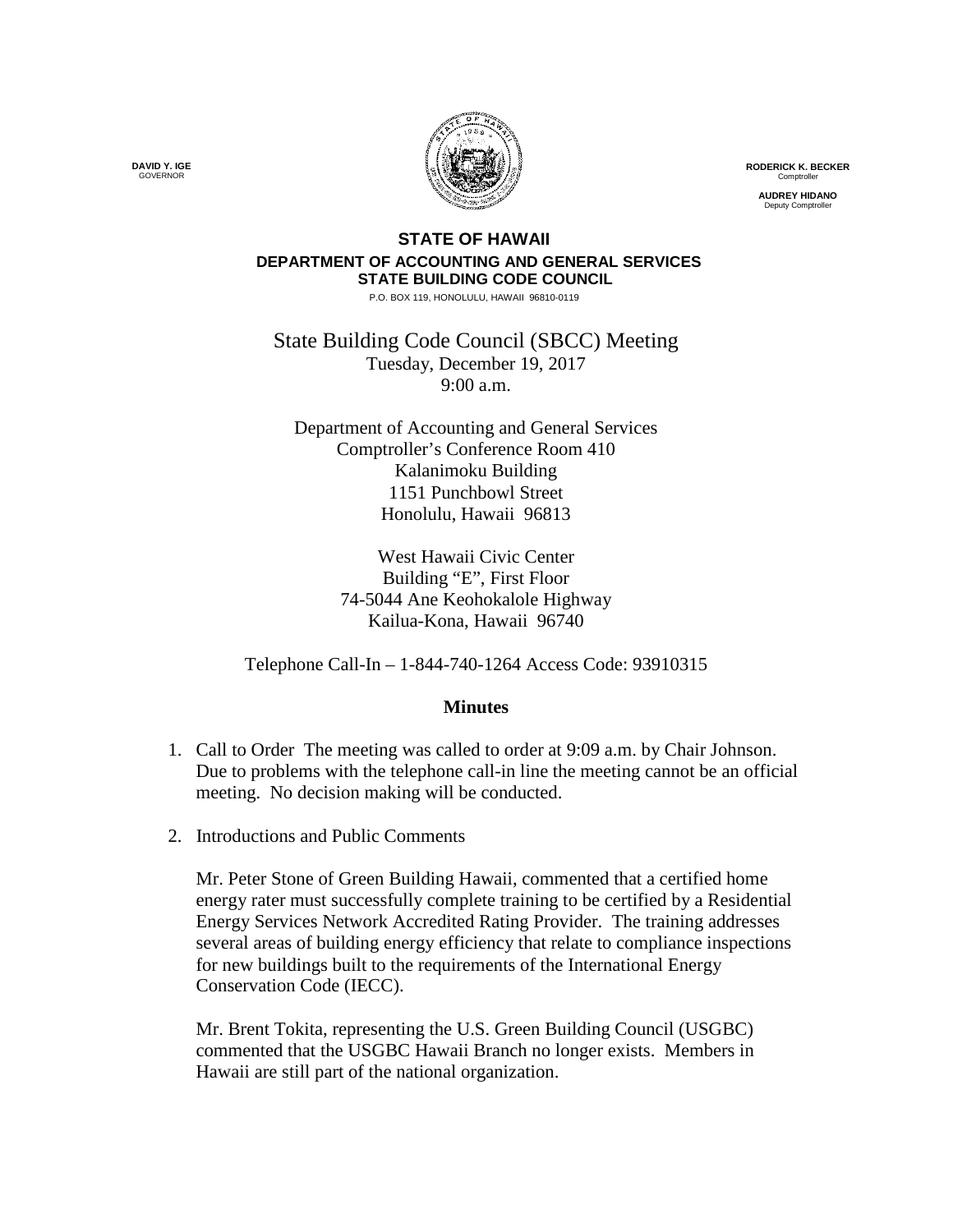State Building Code Council Agenda – December 19, 2017 Page 2 of 2 pages

> Member Wiig commented that there are very few changes in the IECC 2018 edition compared with the 2015 edition. Two 2018 appendices allow renewables to be requirements, but need to be specifically adopted. Also, window technology is advancing so quickly that energy efficiency will increase dramatically. Of significant importance are the requirements for battery storage found in the Nation Electrical Code 2017 edition.

> Chair commented that he received questions via email regarding the current status of state mechanical code, communications with other SBCC members and stakeholder organizations, and distance requirements of plumbing vent pipes to photovoltaic panels.

3. Review and approval of minutes of the October 17, 2017 meeting.

Decision making will be conducted at the next meeting.

4. Scheduling of Future Adoption of Codes Listed in HRS 107-25

Bill Brizee of the American Institute of Architects Hawaii Chapter (AIA) commented that the AIA will begin its review of significant changes from the International Building and Residential Codes 2015 and 2018 editions and the Hawaii specific amendments.

5. Discussion of Future Administrative Support.

No discussion

6. Discussion of 2018 Legislation

No discussion

7. Discussion and Possible Decision to the Public Proposal to Amend the Proposed Amendment to the Uniform Plumbing Code 2012 Edition

The Deputy Attorney General (DAG) commented that the use of the International Plumbing Code in lieu of the Uniform Plumbing Code is within the scope of Hawaii Revised Statutes 107 and can be included as an amendment.

8. Discussion and Possible Approval to the State Residential Code Draft (International Residential Code (IRC) 2012 edition as amended)

The DAG commented that justifications for amendments to the state building codes are not legally required. Chair commented that justifications will be provided for IBC/IRC 2012 editions prior to the next meeting and that any future If you require an auxiliary aid or accommodation due to a disability, please contact (808) 586-0696 or email at [state.bcc@hawaii.gov](mailto:state.bcc@hawaii.gov) by December 14, 2017.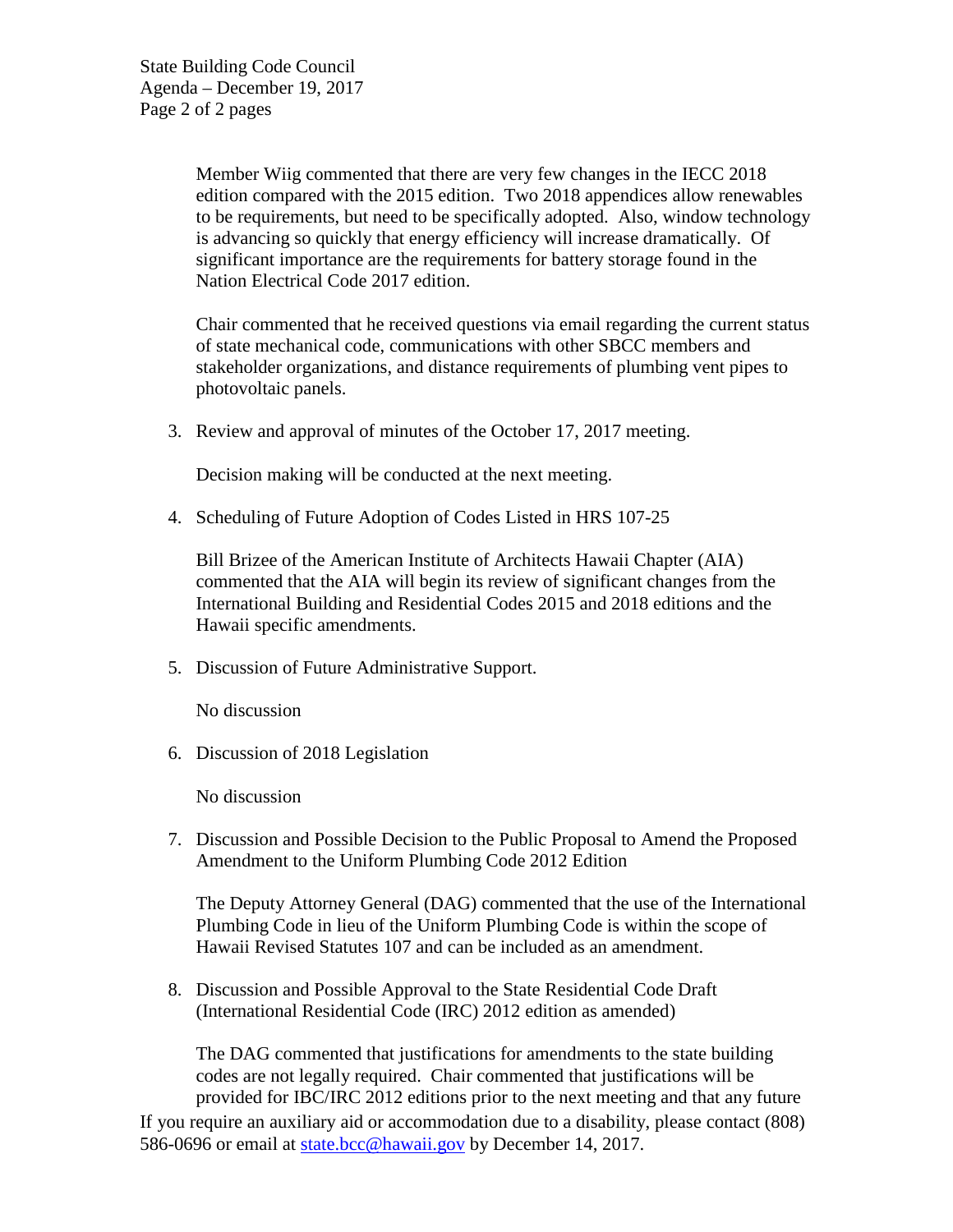code amendments will have justifications in keeping with the SBCC's policy of an open adoption process.

9. Discussion and Possible Approval to the State Building Code Draft (International Building Code (IBC) 2012 edition)

Updates will be provided to the SBCC website.

10. Discussion and Possible Approval of the State Electrical Code

No discussion

- 11. Updates from the investigative committees:
	- a. Investigative committee for the structural provisions for the IBC and the IRC No updates.
	- b. Investigative committee for the non-structural provisions of the IBC and the IRC. No updates
	- c. Investigative committee for the International Energy Conservation Code (IECC)

Consultants have been hired to conduct compliance studies for commissioning new occupancies.

- d. Investigative committee for the Uniform Plumbing Code A preprint of the UPC 2018 edition has been distributed.
- e. Investigative committee for the Green Code No updates.
- f. Investigative committee for the Mechanical Code No updates.
- g. Investigative committee for the State Fire Code The amendment package for the National Fire Protection Association 1 Fire Code 2015 edition has been approved by the state fire council. It will be distributed to the SBCC and placed on the website for review/comments in the near future.
- h. Investigative committee for the energy efficiency code coordination No updates
- i Investigative committee on communication and training Training for the IECC 2015 edition is being planned beginning April 16, 2018. Chair has been

If you require an auxiliary aid or accommodation due to a disability, please contact (808) 586-0696 or email at [state.bcc@hawaii.gov](mailto:state.bcc@hawaii.gov) by December 14, 2017.